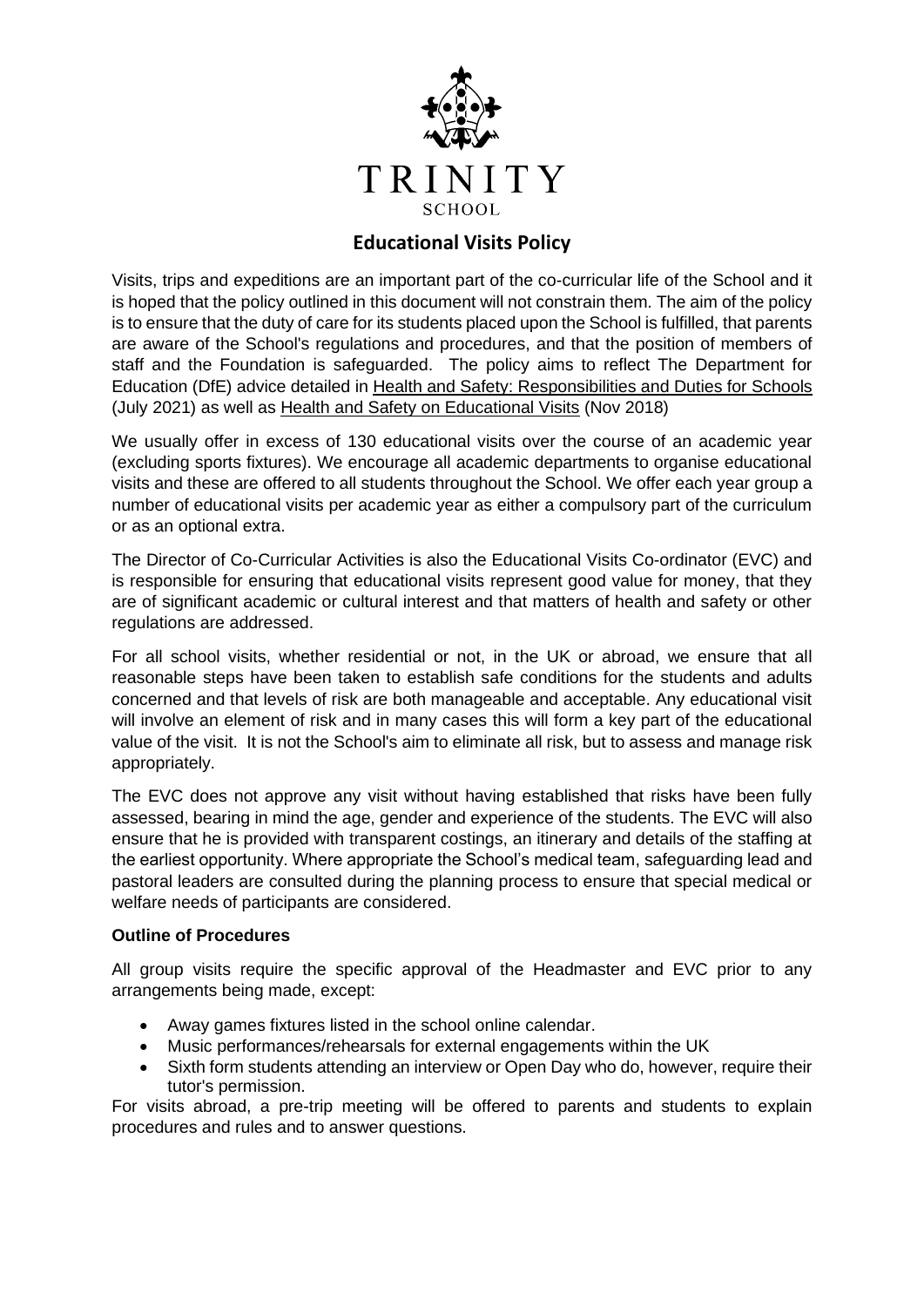parents are required to provide a signed Annual Indemnity Form at the start of each academic year which applies to all UK day visits which includes a student code of conduct. A specific Indemnity and Consent Form will be required for all residential visits or those involving overseas travel this includes a specific code of conduct to be signed by all students and parents.

Full procedural information is available in the Staff Development area of All Staff Team or from EVC for staff organising a visit.

### **Safeguarding measures**

The School will undertake the necessary safeguarding checks in accordance with guidance given in the DfE's *Keeping Children Safe in Education (2021)*. Any accompanying adult on a residential visit must have an enhanced DBS check. This includes any person who is not a member of staff, such as a volunteer. An enhanced DBS check may not be required if a volunteer (such as a parent helping as a one off) accompanies a **non-residential** visit and will be supervised by another member of staff and not left in sole charge of students. In any event, the EVC will confirm the requirements.

The DBS is not able to conduct the same checks overseas as in the UK, and therefore the School will follow DfE guidance and obtain appropriate assurances from partner schools or language schools/agencies when arranging accommodation with host families overseas. For exchange trips or other visits abroad where students are domiciled with local hosts, it will be made clear to parents, in writing and during the parental meeting, the limits on the School's ability to undertake safeguarding checks and arrangements for ensuring students can raise concerns about their hosts at any point during the visit.

Where possible residential/overnight visits involving female students will be accompanied by at least one female adult supervisor.

## **Duty of care and Supervision**

The level of supervision will realistically reflect the purpose, location and nature of the visit, the age and maturity of the students and any special needs. Visits are therefore planned in accordance with the principles of effective supervision. When deciding staff to student supervision ratios, the EVC will also take into account factors such as staff experience, the potential risks and making adequate provision to allow for emergencies. Some activities may be unaccompanied or involve a sole teacher in charge, for example senior school study days which are low risk and involve students aged over 16.

Where students on visits are not directly supervised, they are told where staff may be found and how to contact them by mobile phone should they be given free time, for example for shopping. The itinerary is approved by the EVC in advance of the visit.

The group leader must take a mobile telephone on all school visits, and include the number as a contact number on Form C. For those going abroad, this must be a school mobile. Staff who prefer to use their own phones may charge the cost of calls to the school. A phone may always be drawn from Reception and should be booked in advance. When students are given unsupervised time, they should be given the group leader's mobile number, and student mobile numbers recorded by staff. Student mobile numbers must be deleted from all school and personal mobiles at the end of the educational visit.

Staff accompanying visits are responsible for students in the group according to a supervision ratio and risk assessment approved by the EVC. Therefore a supervising member of staff will only separate from the main party in unforeseen circumstances such as injury or illness.

In the case of a visit involving an overnight stay, the staffing is approved by the EVC. Teachers are responsible for the students 24 hours a day and the responsibility is not lessened because the duty is undertaken voluntarily.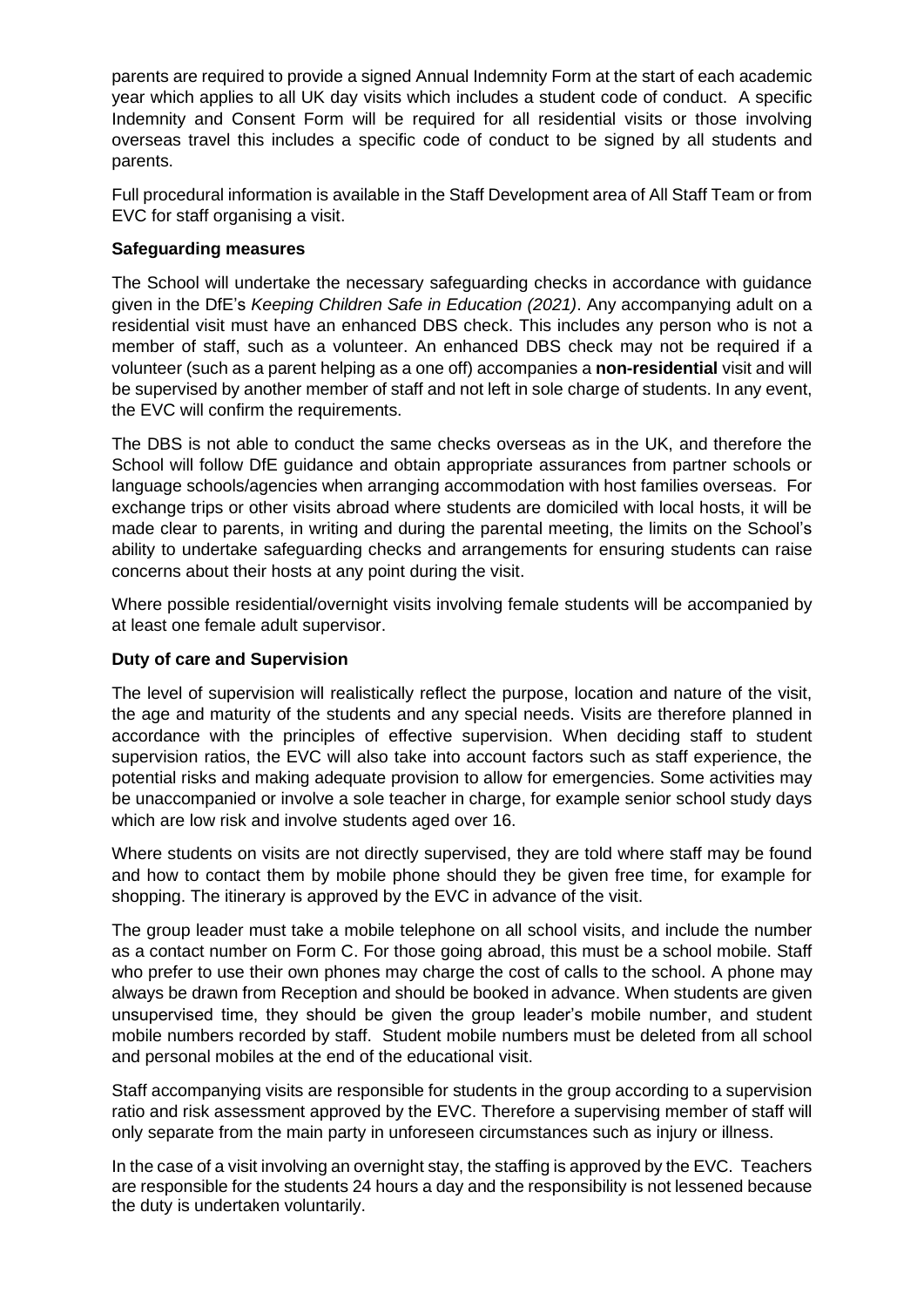Normal school rules apply on visits and any serious misbehaviour may result in a student being sent home at the parents' expense.

In the event of an accident or injury, a teacher must be judged to have acted as a "prudent parent" would have done. Older students may reasonably be exposed to greater risk than younger students, but the duty of care is not extinguished because a student is 18. The degree of care required will depend on the age of the student, his/her known behaviour record, and any health problems which ought to have been known by the teacher.

- The School will not hesitate to exclude a student from a visit if it is felt we are unable to exercise adequate care and control over him/her in the light of previous behaviour
- The School may insist that a student does not travel where it is felt that the particular health needs of that student at the time of travel cannot be adequately met or guaranteed in a particular location
- In both cases the School will take all reasonable steps to reimburse parents where the decision not to travel has been made by the School.

### **Managing Risk**

Visit leaders ensure that all accompanying staff know the itinerary and understand their responsibilities. Where visits are not covered by the School's generic risk assessments, staff will complete specific and detailed risk assessments for the visit. In all cases staff must consider all the specific activities taking place during the visit. As part of the Risk Assessment process, trip leaders will meet with the Director of Co-Curricular Activities to review all aspects of the trip. A separate pre-trip briefing will be held for all accompanying members of staff. The purpose of these meetings is not necessarily to produce a written document but to ensure that all risks which may reasonably be anticipated have been considered and briefed to staff accordingly.

Where external organisations are providing hazardous activities, up to date risk assessments should be obtained from the organisation. Trip leaders using outside providers will also be asked to provide evidence of their licensing to provide these activities.

Tour operators should be asked to provide details of their Risk Management system.

### **Medical**

On any outing, visit, or expedition, at least one member of staff should be responsible for welfare matters, including First Aid, the storage of pills or medication, etc. He/she may administer First Aid when appropriate and oversee students administering their own prescribed drugs. Such prescribed drugs should be in their original container or packaging, along with written instructions from a parent/guardian, doctor or pharmacist. Teachers should avoid administering any drugs, including paracetamol, as they are then deemed to be prescribing medication. Teachers who accept First Aid responsibilities should be careful to avoid administering medical treatment beyond their training, skill and knowledge.

Accompanying members of staff will be confident in managing the needs of those students on the visit with special medical requirements e.g. those at risk of anaphylactic shock, epileptics, diabetics and so forth. They are briefed and, where necessary trained, by the school nurse. It may be necessary to hold a supplementary meeting with parents of a specific student in order to make the most appropriate arrangements to meet the medical or pastoral needs of the student. The party leader also ensures that host families, centres, hotels etc are aware of any special dietary or medical requirements. The school nurse manages the issuing and maintenance of first-aid kits which are taken on all visits and parents are reminded that students need to have with them any special medical requirements (eg inhalers, EpiPens).

**Tetanus injections**. If a student receives a cut whilst on a school outing, a doctor may advise that a tetanus injection is required. Students up to the age of 14 should be covered already, provided the regular injections have been maintained. For students over 14, there is a danger of a reaction if an extra injection is given. Staff are advised *not* to allow any students to be given a tetanus injection without contacting parents first.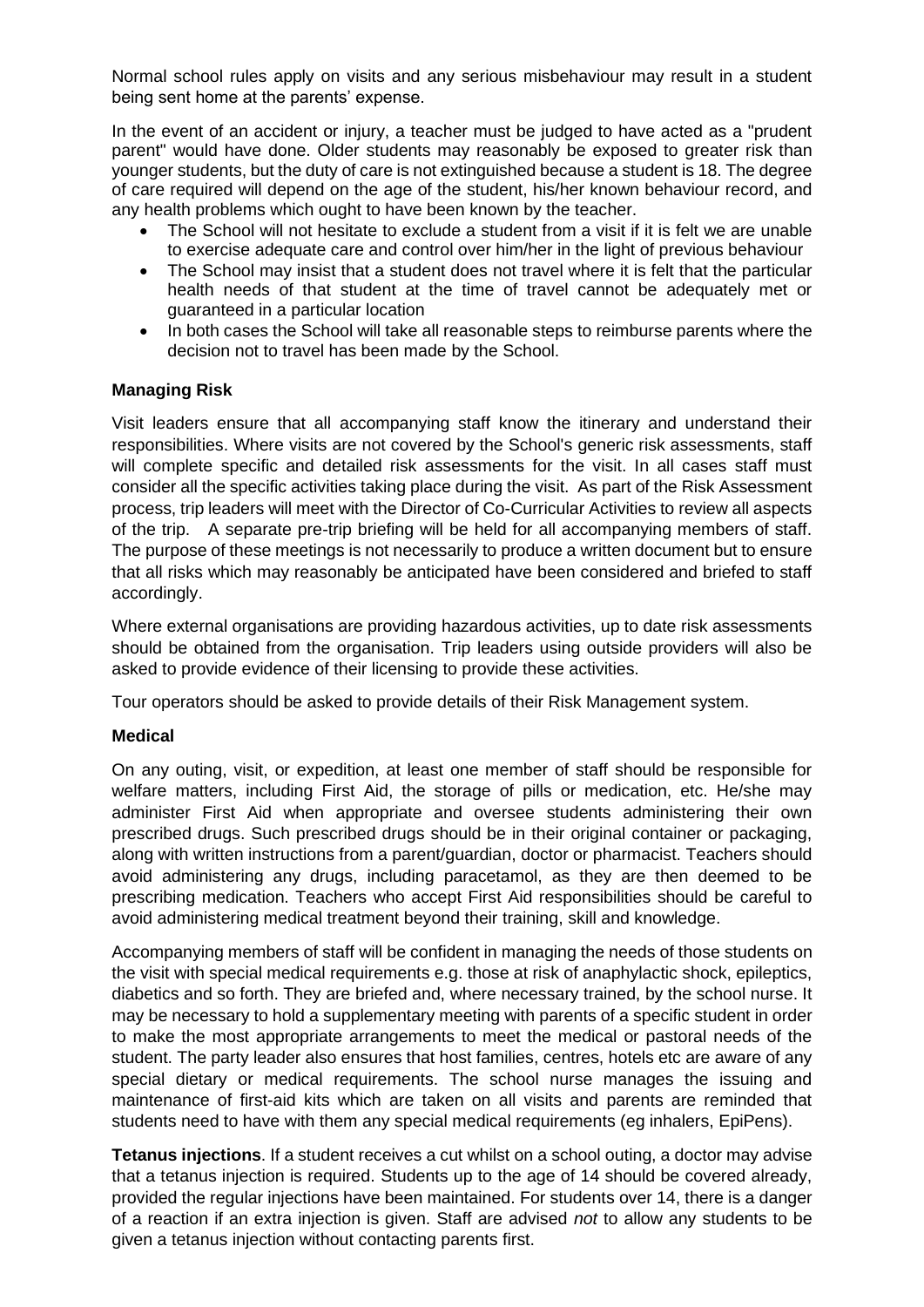## **Finance and Insurance**

We carefully cost all visits and clarify this to parents before they commit to their son/daughter's participation. The EVC and School Bursar advise colleagues about how to manage this, taking care to factor in all possible variables such as party size, exchange rates and so on.

The School has a comprehensive travel insurance policy covering medical, cancellation and curtailment for all staff and student participants. However the cover for personal items is generally low and students are advised not to take items such as expensive cameras or jewellery with them, or to arrange their own individual cover.

All payments for School visits are made via Wisepay, the School's online payment system. Parents are provided with individual secure login details. Where an initial deposit is required this is deemed to be non-refundable unless the visit does not proceed or another student is found to take the place. If a student should withdraw from the visit at a later date, all nonrecoverable monies will be due.

### **Contact for residential visits**

The EVC or Senior Deputy Head acts as the School contact for all visits which take place during weekends and school holidays. They have access to details of the visit including contact telephone numbers for parents, appropriate medical details for students, and the risk assessments for the visit. As a minimum, the visit leader must text the School contact on arrival and return.

### **Emergency on an educational visit**

In the event of an accident or emergency, the priority of the visit leader and accompanying staff is to ensure the safety of students. The visit leader will liaise with local emergency services and staff will accompany any injured students to hospital and ensure that any other students are supervised. Students will be asked not to make any mobile or social media contact until authorised to do so. The visit leader is also responsible for arranging that the EVC and/or Senior Deputy Head is notified as soon as possible, who will in turn arrange for the parents to be notified. Staff accompanying visits are advised not to speak to the media and any press enquiries are referred to the Headmaster's office.

### **GDPR**

Parents are advised that trip leaders may need to share personal details with providers, and that signing up for a trip via Wisepay will constitute consent for the School to do so. They are directed to the School's Privacy Notice which sets out the basis on which the School holds data. Specific consent will be sought from 6<sup>th</sup> Form students to share information.

#### **Parental responsibilities**

The School relies on the support of parents to ensure that visits run smoothly and safely. The School therefore expects parents to:

- Provide accurate information regarding SEN and medical conditions, and associated treatment.
- Ensure students requiring Epi-Pens; inhalers and prescribed medication are carrying sufficient for the visit. A student may not be allowed to travel if medication is not present.
- Complete and return documentation provided by the school by the published deadlines.
- Ensure that passports are valid at the time of travel including validity as required by destination country.
- Obtain visa(s) if required unless organised as a group via school.
- Make payments for the visit as and when requested and by published deadlines. The school reserves the right to withdraw a student from a visit if payment in full is not received by the final payment deadline.